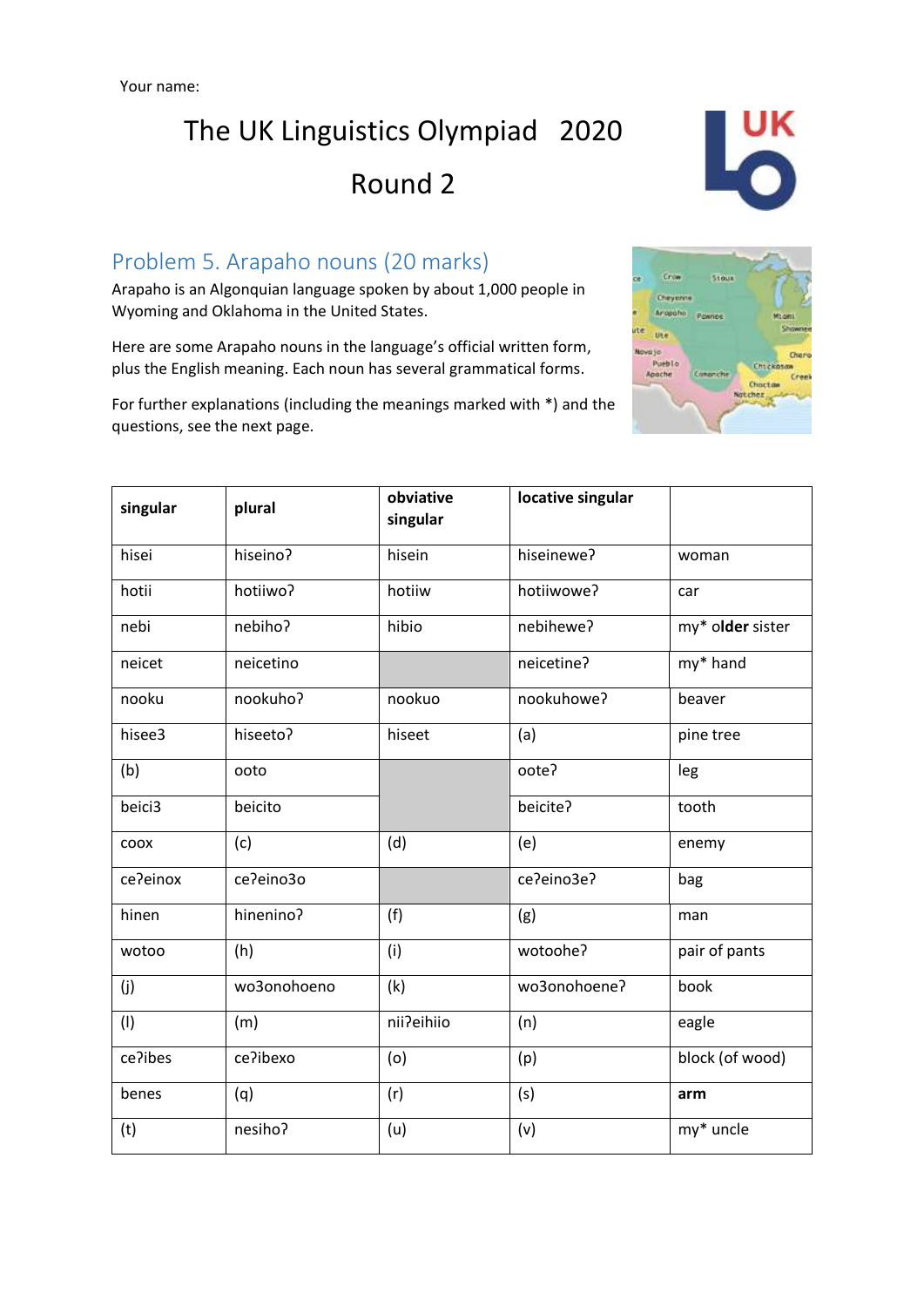

Notes:

- The greyed-out cells indicate that the form does not exist.
- $\sqrt{ }$  and 3 are both consonants. *?* is a glottal stop, the sound in the middle of "uh-oh," and 3 is θ, the *th* in *think*.
- Arapaho pronunciation also involves tones, which have not been included in this problem.
- The 'obviative', sometimes called the 'fourth person', is a noun form used in some languages to express how relevant an entity is. If some third-person entities (i.e., ones that are neither the speaker nor the listener) are less important than others to the conversation, they will be given the obviative marking, while the more important ones will take the standard third-person marking.
- \*: One example of how obviation works involves the words whose meaning is shown as 'my\*'. In the basic uses, the possessor is indeed the speaker (i.e. 'my') but in the obviative it shifts to a less central third person ('his' or 'her').
- The 'locative' is a noun form used to indicate a location e.g., the locative form of 'field' would mean 'in the field' or 'on the field'.

**Q5.1**. On your answer sheet, add the missing forms (a)-(v). If you think the form does not exist, write N/A.

**Q5.2**. Explain your solution on a separate sheet.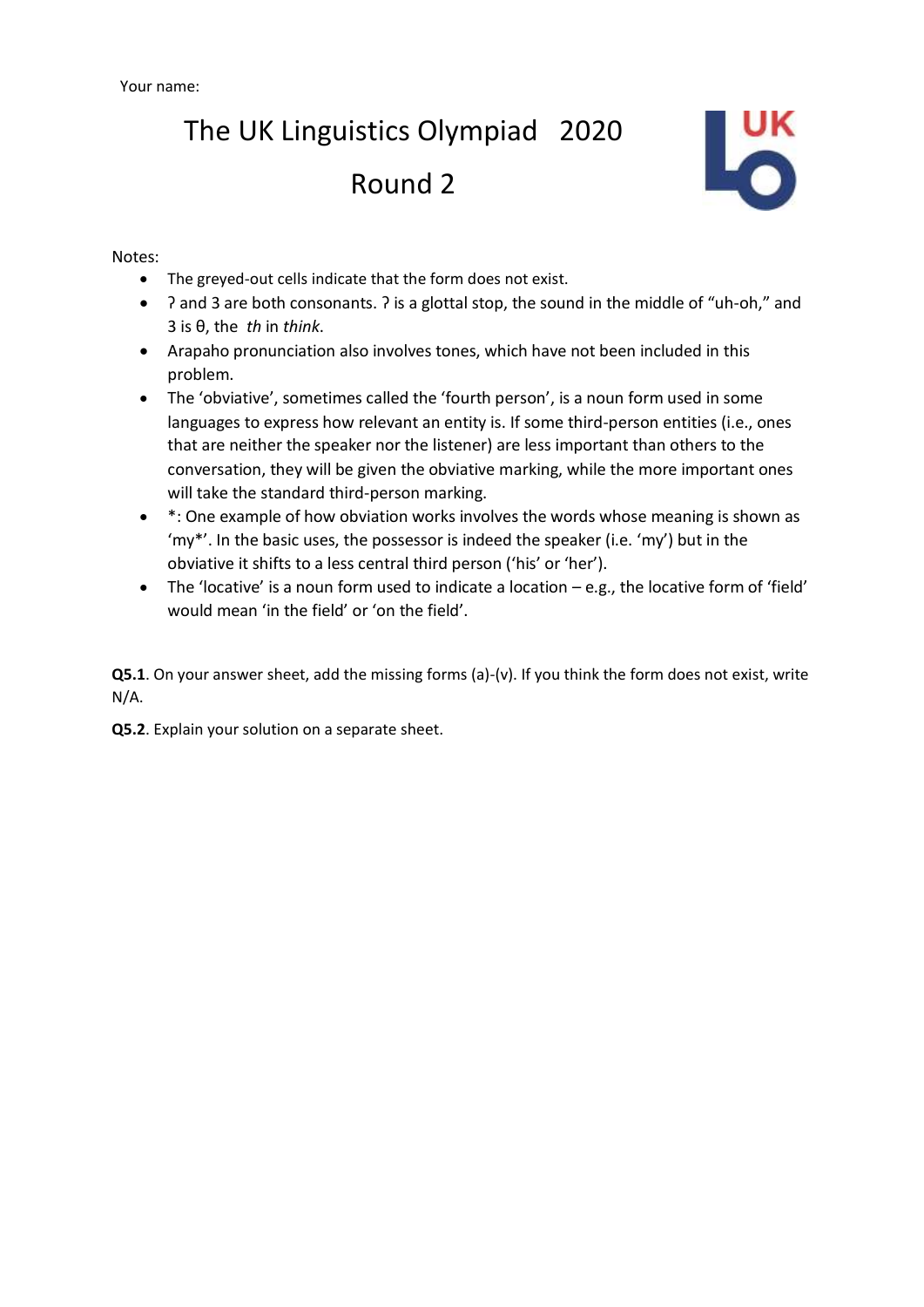

### Solution and marking.

Marking (max 22)

• 1 point for each completely correct word. No half marks. (max 22)

| a | hiseetewe? or owe? | b | oo3               | c        | $c$ 0030? |
|---|--------------------|---|-------------------|----------|-----------|
| d | $\cos^3$           | e | coo3owe? or ewe?  |          | hinenin   |
| g | hineninewe? or     | h | wotooho           |          | N/A       |
|   | $$ owe?            |   |                   |          |           |
|   | wo3onohoe          | k | N/A               |          | nii?eihii |
| m | nii?eihiiho?       | n | nii?eihiihewe? or | $\Omega$ | N/A       |
|   |                    |   | $$ owe?           |          |           |
| p | ce?ibexe?          | q | benexo            |          | N/A       |
| S | benexe?            | t | nesi              | u        | hisio     |
| v | nesihewe?          |   |                   |          |           |

### **Commentary**

#### **Semantics**

Nouns are classified as animate or inanimate semantically – note, body parts are inanimate, while "pine tree" and "car" are animate (all others are obvious).

Three of the examples (one's older sister, one's hand, one's uncle) are possessed and contain a possessive prefix ne~hi.

#### Morphology

#### *Stems*

Nouns have two "stems", S1 and S2, related by the following rules for going from  $S2 \rightarrow S1$ :

|                | S1   | $\leftarrow$ | S <sub>2</sub>   |
|----------------|------|--------------|------------------|
| a.             | $-V$ |              | -Vh, -Vn, or -Vw |
| b.             | -t   |              | -tin             |
| $\mathbf{c}$ . | -n   |              | -nin             |
| d.             | $-3$ |              | $-t$             |
| e.             | $-X$ |              | $-3$             |
| f.             | $-S$ |              | $-X$             |

All rules except (a.) can be performed in either direction. Another way of analysing the changes between S2 and S1 would be to assimilate many of the stem changes into a single